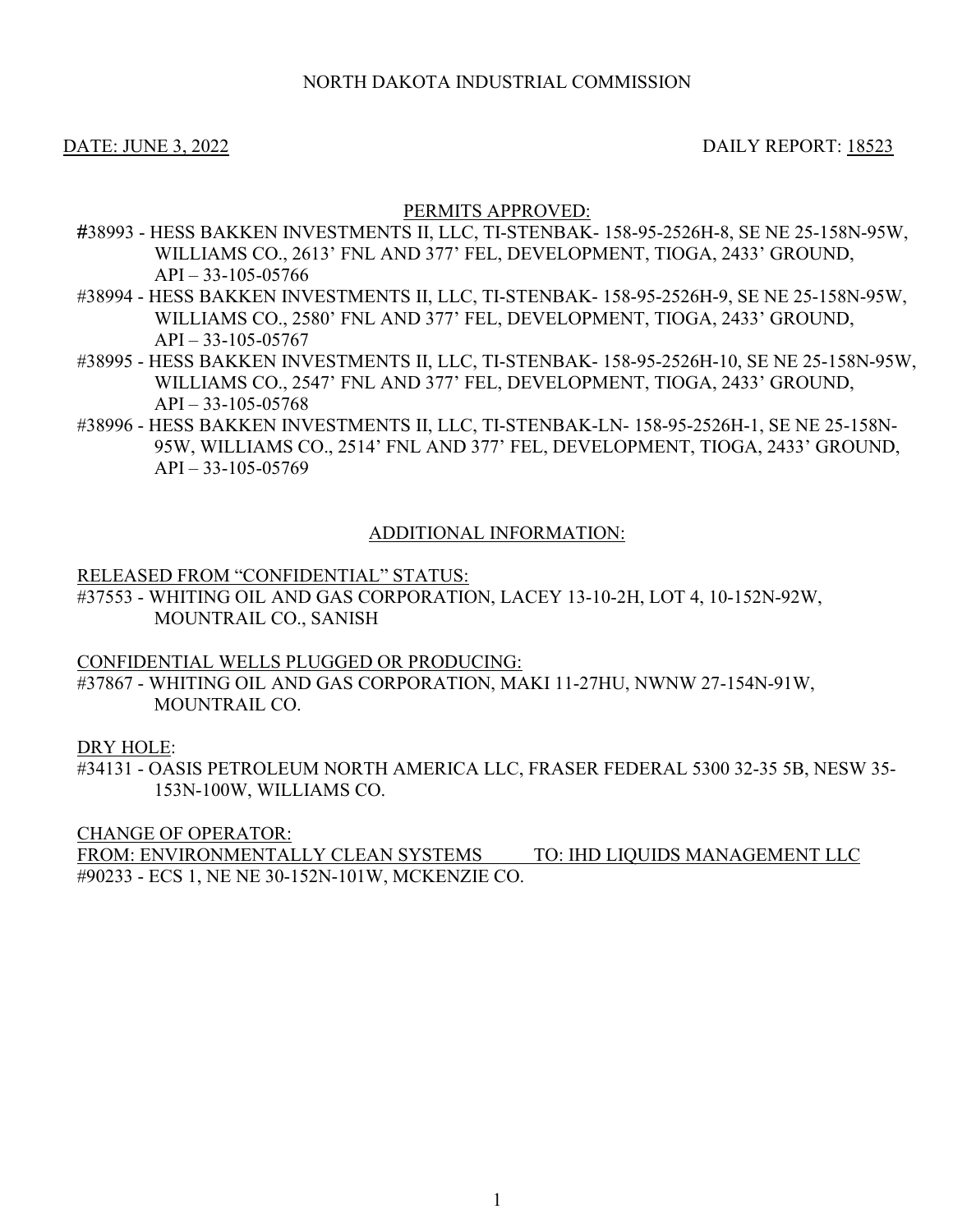\*Well data published at dmr.nd.gov/oilgas is now updating however Active Drilling Rigs, and rig viewing on the GIS Map Server are still impacted.

# When an estimated date of repair is available, we will update this service notice.

**If you have questions emai[l oilandgasinfo@nd.gov](mailto:oilandgasinfo@nd.gov)**

6/3/2022 – 45 ACTIVE RIGS

#### **COLUMN DEFINITIONS:**

**RIG ID** – Refers to the name of the rig.

**Well Operator** – Refers to the operator of the well where rig is located.

**Well name & Number** – Well name and number of well where rig is located.

**Current Location –** Quarter Quarter – Section – Township - Range

**County**

**File Number –** NDIC File Number of well where rig is located.

**API –** API Number of well where rig is located.

**Start Date** – The date when the **rig** started its most recent activity at the well location. This is not the spud date. Watch this video for how [to find the spud date of a well\\*](https://youtu.be/JjWwzuuMVpM). **Next Location -** Anticipated Next rig location. These are obtained from rig crews and are subject to changes determined by the operator. (MIRU – Moving in, rigging up)

|                                                |                                                                |                                  | <b>CURRENT</b>        |                 | <b>FILE</b> |            | <b>START</b> | <b>NEXT</b>                       |
|------------------------------------------------|----------------------------------------------------------------|----------------------------------|-----------------------|-----------------|-------------|------------|--------------|-----------------------------------|
| <b>RIG ID</b>                                  | <b>WELL OPERATOR</b>                                           | <b>WELL NAME &amp; NUMBER</b>    | <b>LOCATION</b>       | <b>COUNTY</b>   | NO.         | <b>API</b> | <b>DATE</b>  | <b>LOCATION</b>                   |
|                                                |                                                                |                                  |                       |                 |             |            |              | <b>BATCH</b>                      |
| H & P 515                                      | PETRO-HUNT, L.L.C.                                             | SETTERLUND 159-94-34C-27-<br>1HS | SE SW 34 159N 94W     | <b>BURKE</b>    | 38861       | 3301301920 | 05/28/2022   | <b>DRILLING ON</b><br>4 WELL PAD. |
|                                                | KODA RESOURCES OPERATING,                                      |                                  | NW NW 29 160N         |                 |             |            |              |                                   |
| STONEHAM 17                                    | LLC                                                            | STOUT 2918-4BH                   | 102W                  | <b>DIVIDE</b>   | 38888       | 3302301459 | 05/29/2022   |                                   |
| <b>PATTERSON</b><br>276                        | <b>RIMROCK OIL &amp; GAS WILLISTON LLC</b>                     | MOCCASIN CREEK 14-11 6H          | SE SW 11 147N 93W     | <b>DUNN</b>     | 38184       | 3302504197 | 05/26/2022   |                                   |
| H & P 454                                      | CONTINENTAL RESOURCES, INC.                                    | FULLER 3-2H                      | LOT 4 02 146N 97W     | <b>DUNN</b>     | 38367       | 3302504277 | 05/15/2022   |                                   |
| NABORS B18                                     | WPX ENERGY WILLISTON, LLC                                      | <b>WOUNDED FACE 14-15HW</b>      | SW SE 15 148N 94W     | <b>DUNN</b>     | 38435       | 3302504299 | 05/26/2022   |                                   |
| <b>TRUE DRILLING</b><br>39                     | <b>ENERPLUS RESOURCES USA</b><br><b>CORPORATION</b>            | LOB 149-92-31D-30H-LL            | SW SE 31 149N 92W     | <b>DUNN</b>     | 38693       | 3302504397 | 05/19/2022   |                                   |
| <b>CYCLONE 38</b>                              | CONTINENTAL RESOURCES, INC.                                    | BONNEVILLE 8-23H                 | NE NW 23 146N 96W     | <b>DUNN</b>     | 38783       | 3302504417 | 05/13/2022   |                                   |
| H & P 456                                      | CONTINENTAL RESOURCES. INC.                                    | <b>MEDICINE HOLE 11-27H1</b>     | SW SE 27 146N 96W     | <b>DUNN</b>     | 38789       | 3302504423 | <b>MIRU</b>  |                                   |
| <b>H &amp; P INTERNL</b><br>DRLNG H & P<br>429 | <b>MARATHON OIL COMPANY</b>                                    | DUNFORD 14-10H                   | NW NW 15 146N 93W     | <b>DUNN</b>     | 38790       | 3302504424 | 05/07/2022   | PAULSON 44<br><b>PAD</b>          |
| <b>T&amp;S DRILLING 2</b>                      | CONTINENTAL RESOURCES. INC.                                    | MEDICINE HOLE 16-27HSL1          | SE SE 27 146N 96W     | <b>DUNN</b>     | 38802       | 3302504434 | 06/02/2022   |                                   |
| TRUE 40                                        | <b>ENERPLUS RESOURCES USA</b><br><b>CORPORATION</b>            | PATCH 149-93-05A-08H             | LOT 1 05 149N 93W     | <b>DUNN</b>     | 38846       | 3302504453 | 05/26/2022   |                                   |
| NABORS B6                                      | <b>BURLINGTON RESOURCES OIL &amp;</b><br><b>GAS COMPANY LP</b> | <b>CURTIS 44-9 MBH</b>           | SE SE 09 149N 96W     | <b>MCKENZIE</b> | 30924       | 3305306813 | 05/14/2022   |                                   |
| NABORS B20                                     | <b>IRON OIL OPERATING, LLC</b>                                 | ANTELOPE 4-31-30H                | SW NW 02 148N<br>102W | <b>MCKENZIE</b> | 37568       | 3305309422 | 05/25/2022   |                                   |
| NABORS B2                                      | <b>BURLINGTON RESOURCES OIL &amp;</b><br><b>GAS COMPANY LP</b> | LONE BEAVER 1-1-17TFH            | SW SW 08 149N 96W     | <b>MCKENZIE</b> | 37693       | 3305309479 | 05/25/2022   |                                   |